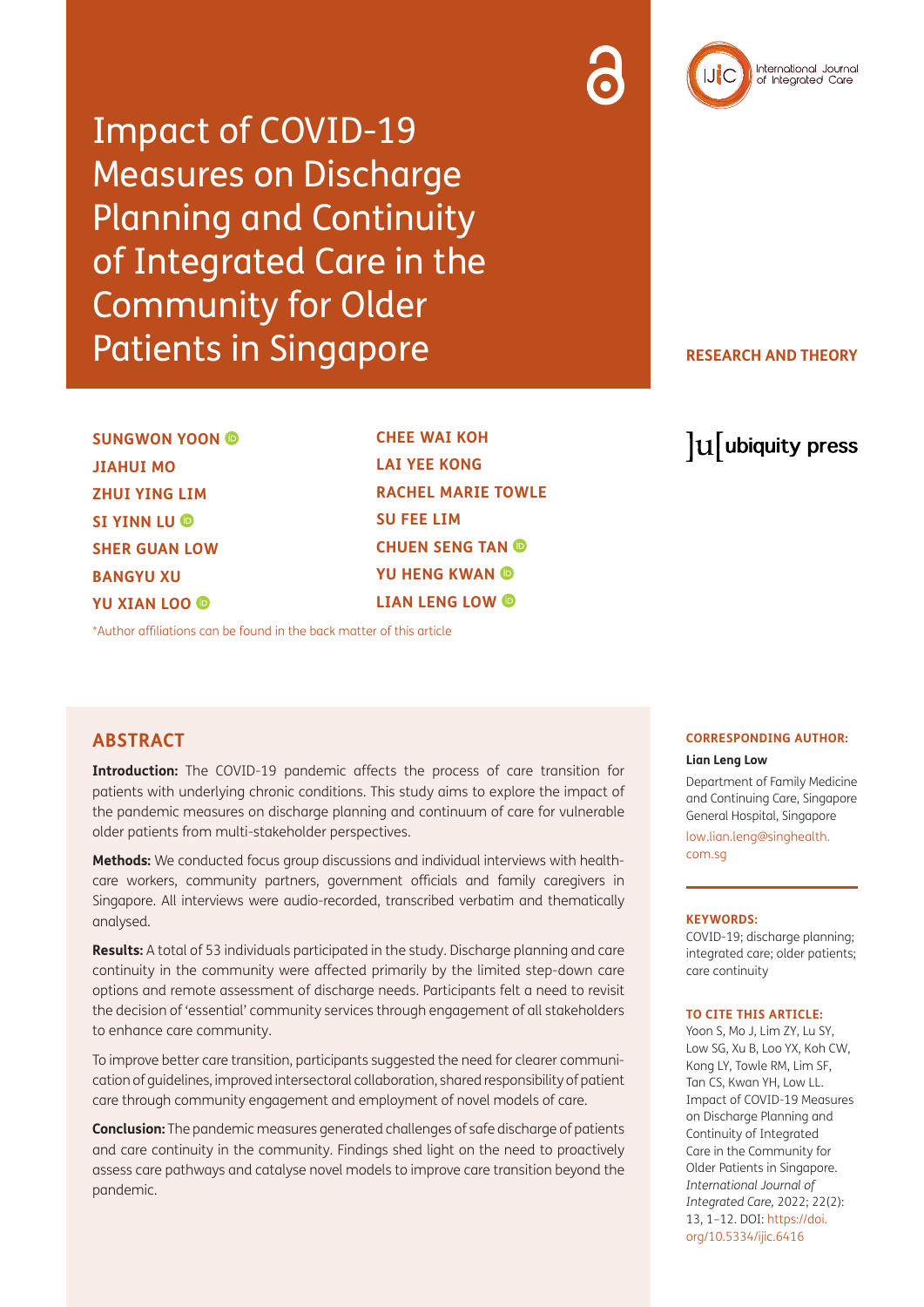# **INTRODUCTION**

Since the initial cases of COVID-19 were detected in December 2019, the pandemic has spread to more than 200 countries, affecting millions worldwide [\[1](#page-9-0)], including Singapore. Singapore is a densely populated multiethnic city-state, and its position as a global travel hub makes it vulnerable to the importation and spread of infectious diseases. Despite efforts to contain the virus through vigorous contact tracing and strict isolation, mass outbreaks in foreign worker dormitories occurred in April 2020 [[2\]](#page-9-1). This spurred the government's decision to impose a two-month lockdown to limit the community spread of the virus.

During the lockdown, many services deemed 'nonessential' were either curtailed or ceased, including services that supported older adults living in the community with long term care needs [\[3](#page-9-2), [4](#page-9-3)]. Essential services were defined as those, if not provided, that would result in significant or rapid deterioration of the patient's medical condition, and potentially threaten their health and wellbeing. For example, residential and home-based community services such as nursing homes were allowed to function while services such as day care centres, senior care centres, day rehabilitation centres, psychiatric rehabilitation centres, day hospices, home therapy and medical escort services were closed [\[3,](#page-9-2) [4](#page-9-3)]. In addition, healthcare workers were deployed to serve on the frontline [\[5\]](#page-9-4), resulting in manpower strains and potential disruption of essential services.

Disruption of community services can lead to suboptimal discharge planning and care discontinuity. Literature suggests that in addition to manpower shortage, poor communication among healthcare professionals [\[6](#page-9-5)] and inadequate community services are some of the key factors contributing to delayed discharge [\[7](#page-9-6)] and affecting the care continuum for patients [\[8](#page-9-7)]. Recent studies also illustrate that decreased access to community services disproportionately affected older patients with complex health and social needs, which may create considerable demands on emergency services and heavy cost implications to the health system [\[9](#page-9-8), [10](#page-9-9)]. Increased mental health risks resulting from the lack of community services have also been observed; sense of loneliness and lack of perceived social support in the community were found to be associated with geriatric depression [\[11\]](#page-9-10). Depression increases the risk of subsequent chronic illnesses [\[12\]](#page-9-11) and suicidal ideations [\[13](#page-9-12)].

To date, there have been extensive studies evaluating the symptoms of COVID-19 patients as well as their management in acute care settings [[14](#page-9-13)]. Studies have also shown fewer hospital visits and admissions amongst older non-COVID patients in acute care setting [\[15](#page-9-14)–[17](#page-9-15)], with the mean length of hospital stay shorter compared to pre-COVID years [[15,](#page-9-14) [17\]](#page-9-15). In regards to the delivery of patient care in the community, increased aggressiveness or violence among psychiatric patients was observed following reduced non-compulsory treatment and consultation [[18\]](#page-9-16). Literature also found elevated anxiety levels in older cancer patients who faced difficulties seeking care in the community [\[19\]](#page-10-0). Although these studies provided important insights into the experience of non-COVID patients being adversely affected by the pandemic, limited research exists as to how the pandemic and its associated measures affected discharge planning and seamless care for older patients from rehabilitation and sub-acute wards of community hospitals during this critical period of transition.

To fill the gap, this study aims to explore the impact of COVID-19 pandemic measures and the subsequent curtailment of community care services on discharge planning and continuity of integrated care from the perspectives of multi-stakeholders, including caregivers of patients, healthcare workers (HCWs), community partners and policymakers. We also sought to understand what stakeholders perceived as essential community services amidst the pandemic and their suggestions for providing a more seamless transition of care.

### **METHODS**

### **SETTING**

This study was undertaken within the SingHealth cluster. SingHealth is the largest public healthcare cluster in Singapore serving more than 50% of the country's population by providing a comprehensive range of medical care through a network of five national specialty centres, four tertiary hospitals, a network of eight public primary care clinics and three community hospitals [\[20\]](#page-10-1). To ensure patient-centric integrated care, the cluster provides a range of step-down care services particularly for older patients who require dedicated long-term care. Agency for Integrated Care (AIC), an independent entity under Ministry of Health (MOH), works with health and community care partners in developing and coordinating the delivery of aged care services [\[21](#page-10-2)].

### **PARTICIPANT RECRUITMENT AND DATA COLLECTION**

We recruited caregivers of patients, HCWs, community partners and government officials during the period between July 2020 and February 2021. We recruited family caregivers of patients aged 65 years and above who were discharged from rehabilitation and sub-acute wards of two major community hospitals within three months. Patients were identified from the administrative databases by two of the study team members (medical doctors). The study team also identified a list of HCWs of varying occupations and duration of service involved in discharge planning in two community hospitals and a restructured hospital through publicly available institutional websites and the team's professional network. Additionally, government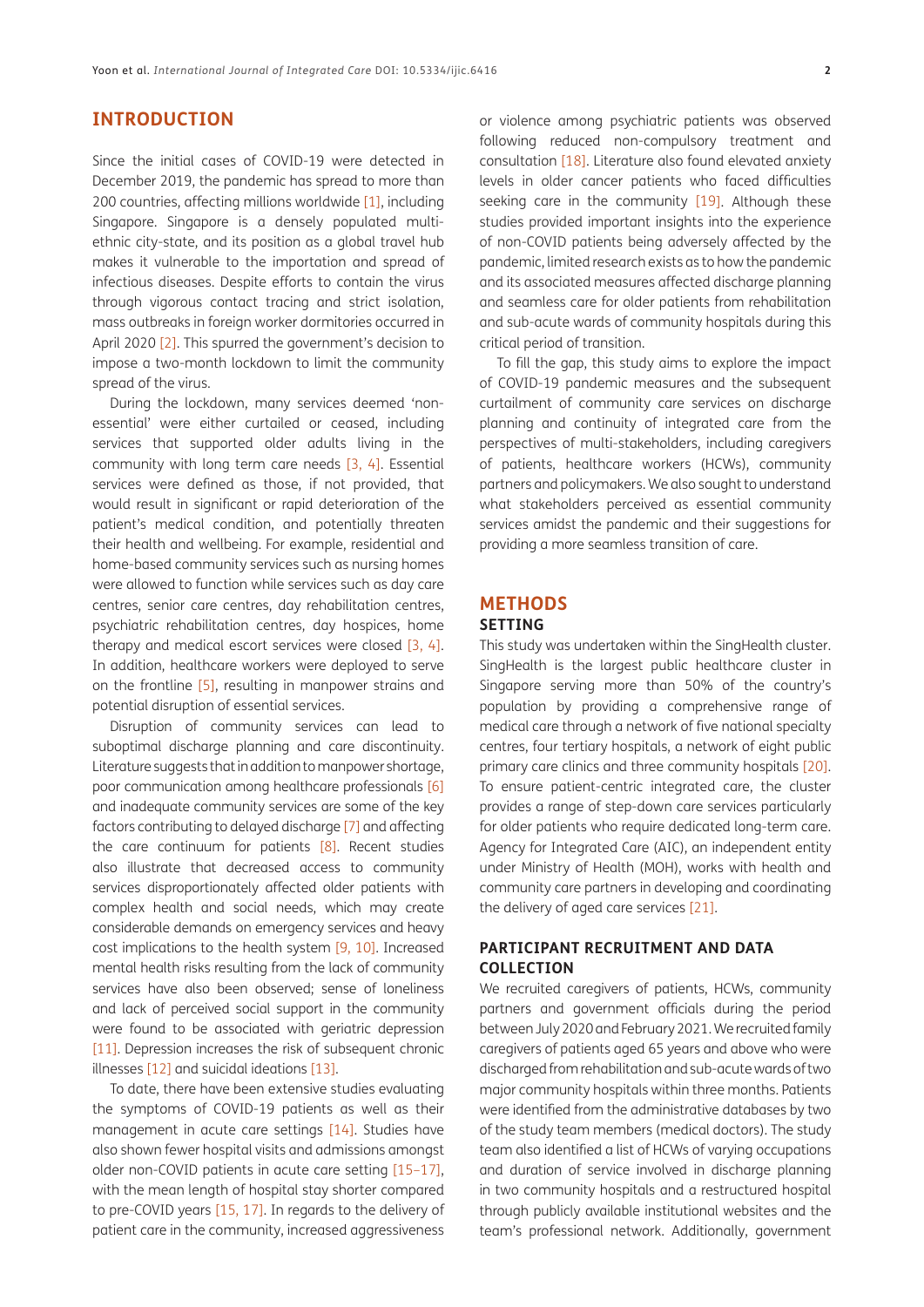officials from major government bodies (i.e., MOH) were approached based on their roles in integrated community care services. Participants were contacted by telephone (patients/caregivers) or via email (HCWs and officials), and the study purpose and confidential and anonymous participation were explained. A purposive sampling technique was used to obtain a diverse range of views until data saturation was achieved.

A semi-structured interview guide was developed with open-ended questions and pilot tested. Topics included i) perceptions of non-essential services that were halted during lockdown; ii) impacts of COVID-19 measures on discharge planning, iii) continuity of care and self-management in patients admitted to community hospitals; and iv) suggestions to improve patient care and outcomes in times of similar public health emergencies. Consented individuals were invited to participate in an individual interview or Focus Group Discussion (FGD) subject to availability. Each FGD comprised 2 to 4 participants. An experienced facilitator (ZYL, SL) trained in qualitative research conducted the interviews remotely via videoconferencing tools with the presence of one note-taker (JM). Each FGD and individual interview lasted about 90 to 120 minutes and 45 to 60 minutes, respectively and audio recorded. Verbal informed consent was recorded prior to the interviews. The findings presented in this paper does not reflect the views of the funding agency.

### **DATA ANALYSIS**

All audio recordings were transcribed verbatim. NVivo 12 was used for thematic analysis based on a grounded theory approach [\[22\]](#page-10-3). We coded inductively line by line after each completed interview/FGD, and this further directed and refined the interview guide for subsequent interviews. Coding categories were developed from open coding to an analytical coding of the text until a series of interlinking themes and patterns were elicited. Two independent coders (JM, SYL) from the study team performed the analysis. Discrepancies were resolved through consecutive rounds of discussion and recoding among study team members. Outstanding coding disputes were simultaneously examined by another team member (SY). This paper also followed the Consolidated Criteria for Reporting Qualitative Research (COREQ) checklist to ensure comprehensive and transparent reporting of the research [[23\]](#page-10-4). This study was approved by the SingHealth Centralised Institutional Review Board (Ref: 2020/2374).

### **RESULTS**

### **PARTICIPANT CHARACTERISTICS**

We conducted 13 FGDs and 17 individual interviews involving 53 participants: 32 HCWs, 5 community partners, 6 government officials and 10 patient's caregivers. Thematic saturation was reached after 22 interviews/FGDs with HCWs and government officials and 8 interviews with patient's caregivers, respectively. No HCWs, government officials and community partners declined participation whilst out of 68 patients and their caregivers approached, 58 declined. Major reasons for rejection included worsening health condition of patients and finding remote consent and interviews troublesome. For HCWs, community partners and government officials, the median years of experience in practice were 11 years, with a majority being Chinese (69.8%) and female (90%). For patients and their caregivers, the vast majority were Chinese (90%) and female (88%). Caregiver interviews were conducted in the presence or absence of patients. The median age of patients being cared by caregivers was 82.5 years old ([Table 1](#page-3-0)).

### **IMPACTS OF COVID-19 ON DISCHARGE PLANNING AND CONTINUITY OF CARE IN THE COMMUNITY**

The main themes surrounding the impacts of the pandemic on discharge planning and care continuity were broadly classified into three domains: patient and caregiver related, HCW related, and government policy and health services related [\(Table 2](#page-4-0)).

Under the *patient and caregiver related domain*, a rejection of community services over the fear of COVID-19 infection by patients and family members was a prominent theme that affected timely discharge planning. Accounts from both HCW and caregiver participants reflected a general sense of reluctance to accept integrated home and day care services among family caregivers because there were concerns that homecare workers were "bringing the virus to the house". To improve care continuum, technology-enabled services such as tele-consultation or tele-rehabilitation were adopted in the community to provide a smooth transition of care. However, many HCW participants found the use of telehealth to be challenging for older adults due to limited digital literacy, hearing impairment and inability to adequately describe one's symptoms, limiting the seamless delivery of care in the community.

*"When we provide tele-consult, it is difficult to assess, because some assessment requires face to face review and when the resident is unable to tell specifically about their symptoms, for example, like leg swelling or any skin colour, this kind of things they are unable to describe. Then it's difficult to assess whether their condition is still maintaining or is deteriorating." (#P013, nurse, F)*

Under the *HCW-related domain*, a recurrent theme was the difficulty of assessing caregivers' level of support needs post-discharge over the phone due to safe distancing measures, which inevitably generated a lack of confidence in decision-making for discharge.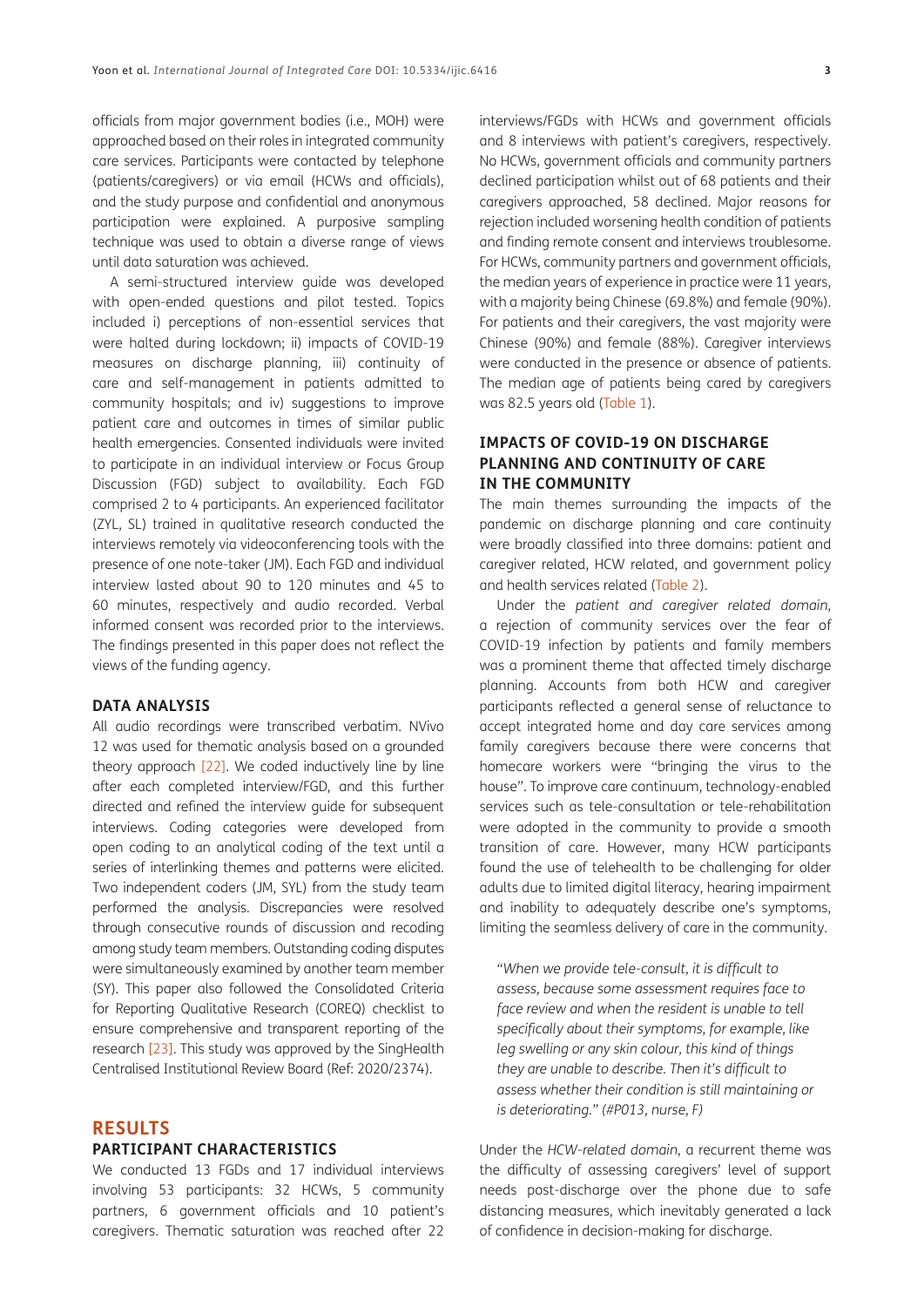|                                                | <b>HCWS, COMMUNITY PARTNERS AND</b><br><b>GOVERNMENT OFFICIALS (N = 43)</b> | <b>CAREGIVERS</b><br>$(N = 10)$ |
|------------------------------------------------|-----------------------------------------------------------------------------|---------------------------------|
|                                                | N (%)                                                                       | N(% )                           |
| Number of Interviews                           | 22                                                                          | 8                               |
| FGDs                                           | 12                                                                          | $\mathbf{1}$                    |
| <b>IDIs</b>                                    | 10                                                                          | $\overline{7}$                  |
| Profession                                     |                                                                             |                                 |
| Nurse                                          | 16 (37.2)                                                                   |                                 |
| Doctor                                         | 7(16.3)                                                                     |                                 |
| Medical Social Worker                          | 6(14.0)                                                                     | $\overline{\phantom{0}}$        |
| Physiotherapist/Occupational Therapist         | 3(7.0)                                                                      | $\overline{\phantom{a}}$        |
| Community Partner                              | 5(11.6)                                                                     | $\overline{\phantom{0}}$        |
| Government Official                            | 6(14.0)                                                                     | $\overline{\phantom{0}}$        |
| Median years of experience in practice (range) | $11(0-29)$                                                                  |                                 |
| Median years of caregiving (range)             | $\overline{\phantom{0}}$                                                    | $1.5(0.3-10)$                   |
| Median age of patient (range)                  |                                                                             | 82.5 (67-89)                    |
| Gender                                         |                                                                             |                                 |
| Male                                           | 4(9.3)                                                                      | 2(20)                           |
| Female                                         | 39 (90.7)                                                                   | 8(80)                           |
| Ethnicity                                      |                                                                             |                                 |
| Chinese                                        | 30 (69.8)                                                                   | 9(90)                           |
| Malay                                          | 9(20.9)                                                                     | 1(10)                           |
| Indian                                         | 4(9.3)                                                                      | 0(0)                            |

<span id="page-3-0"></span>**Table 1** Participant characteristics (N = 53).

*"Well, I think communication, there's beyond just voice, there's non-verbal communication. So going on face to face I can also note who is the wife, who I'm speaking to, is she big size, small size, can easily take care of her husband or not, you know. I can also see from their non-verbal cues how committed they are. And face to face also allows the opportunity to address some of their concerns on the ground and I can liaise, and I can always pass them brochures, which over the phone is very difficult." (#P022, doctor, F)*

In addition, community partners and HCWs recounted how they had felt vulnerable while conducting home visits owing to the limited infection prevention measures and equipment at the onset of the pandemic. Although fear of COVID-19 exposure did not seem to have a large impact on seamless delivery of care in the community, it certainly created a dilemma for HCWs and community partners to streamline decisions and focus on tasks of patient care.

*"In the beginning when things were not stable, colleagues were quite worried about conducting home visits. We were told that we should not go*  *out unnecessarily, yet we were the ones entering patients' home and some family had many family members. So certain colleagues had concerns whether it would be safe to continue conducting home visits or not. Then at that point of course, mask wearing was not compulsory, so probably less reassuring as well." (#P023, doctor, F)*

Manpower shortage also appeared to create strains on care provision; participants noted that redeployment of manpower to COVID-related work reduced the manpower to facilitate discharge procedures and support patients in the community.

*"Because most of our community nurses have been called back to be deployed to hospital, the cases that left behind, you know those community nurses that remain behind have to take over the cases to make sure that these residents are well cared for in the community." (#P002, nurse, F)*

For the *government policy and health services related domain*, limited step-down care options available in the community was the main contributing factor expressed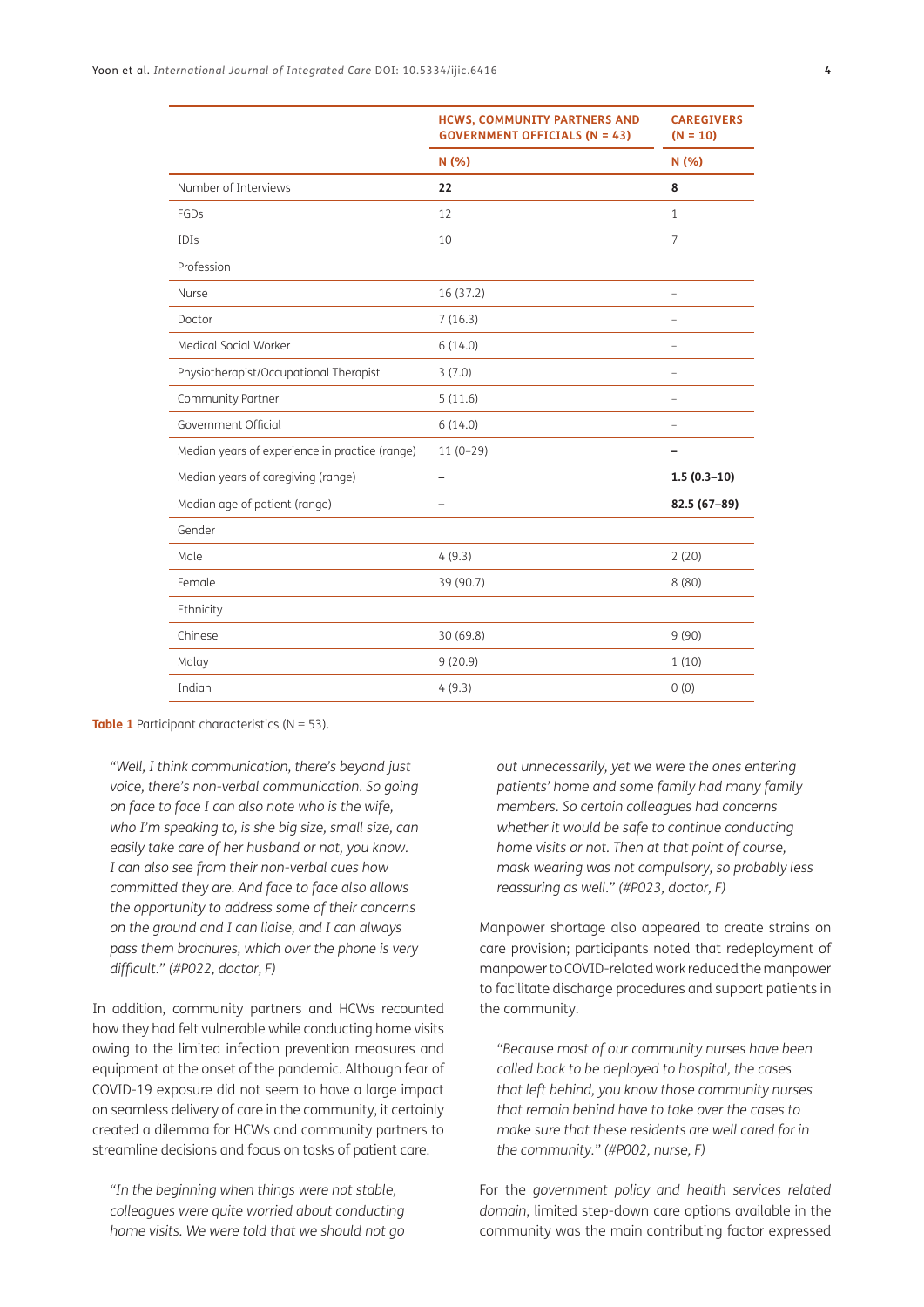|                                                                                                 | <b>THEME/DOMAIN</b>                                                           | <b>SUBTHEME</b>                                                                                      |
|-------------------------------------------------------------------------------------------------|-------------------------------------------------------------------------------|------------------------------------------------------------------------------------------------------|
| Impact of<br>COVID-19<br>on discharge<br>planning and<br>continuity of care<br>in the community | Patient and<br>caregiver related                                              | Rejection of services by family members due to fear of COVID-19 infection                            |
|                                                                                                 |                                                                               | Limited digital literacy to adopt telehealth and tele-rehab as an alternative service                |
|                                                                                                 |                                                                               | Inadequate communication with patients and their caregivers for post-discharge care                  |
|                                                                                                 | Healthcare worker<br>related                                                  | Fear of infection during home visit leading to uncertainty in decision making                        |
|                                                                                                 |                                                                               | Manpower shortage due to workforce redeployment                                                      |
|                                                                                                 | Government policy<br>and health services<br>related                           | Limited stepdown care options available                                                              |
|                                                                                                 |                                                                               | Alternative services perceived to have limited benefits                                              |
|                                                                                                 |                                                                               | Insufficient communication of COVID-19 restriction measures                                          |
| Perceptions<br>of essential<br>services for care<br>integration<br>during lockdown              | Services felt to<br>be essential for<br>continuum of care<br>despite lockdown | Day Rehab/Day Care centres: to maintain wellbeing of patients and reduce caregiver burden            |
|                                                                                                 |                                                                               | Cluster Support and case management: to ensure continuous monitoring of older adults in<br>community |
|                                                                                                 |                                                                               | Medical Escort and Transport services: to ensure continuity of treatment                             |
|                                                                                                 |                                                                               | Home modification: to facilitate discharge and secure safe home environment                          |
|                                                                                                 | Curtailment or<br>closure of services<br>deemed justifiable                   | Prevention of COVID-19 transmission as top priority                                                  |
| Ways to improve<br>seamless<br>transition of care                                               | Patient and<br>caregiver related                                              | Empowering patients through improved digital literacy                                                |
|                                                                                                 |                                                                               | Greater interpersonal interactions to enhance mental wellbeing of patients and caregivers            |
|                                                                                                 | Healthcare worker<br>related                                                  | Change in outlook - adaptability and positivity                                                      |
|                                                                                                 |                                                                               | Improving intersectoral communication and multidisciplinary collaboration among care providers       |
|                                                                                                 | Government policy<br>and health services<br>related                           | Fostering communication between authority and healthcare professionals and caregivers                |
|                                                                                                 |                                                                               | Revisiting definitions of "essential" services                                                       |
|                                                                                                 |                                                                               | Adapting service models to prepare for times of crisis                                               |
|                                                                                                 |                                                                               | Integrated platform to streamline services                                                           |

<span id="page-4-0"></span>**Table 2** Summary of themes and subthemes.

by participants that affected discharge planning. This was further complicated by the difficulties in finding foreign domestic helpers due to border control measures or lack of informal caregiving in patients estranged from their families. Thus, discharge was significantly delayed for patients without means to ensure continued care in the community.

*"During lockdown, for the criteria towards day care, you have to be a single elderly, so if you have family, you're not eligible. But a lot of times, the family is not supportive, or not every family has a fully equipped caregiver. So they rely on day care service so that the patient can attend to, basically can discharge to the community. I think these are the factors that delay care transition." (#P037, social worker, F)*

However, even for those who had been offered stepdown care options after the restrictions were eased, there seemed to have been considerable waiting time in the initiation of community rehabilitation, resulting in overstay in the community hospital.

*"Someone from the Agency of Integrated Care called me just after my mum's discharge [from community hospital] and asked whether I'm interested in the day rehab… to replace the physiotherapy. But then she has been on the waiting list for almost 3 months."* (#P020, caregiver, F)

Many also felt that alternative services offered in place of community services such as home exercise did not adequately meet the functional needs of some patients, which led to less-than-optimal recovery.

*"In a way, it [home exercise programme] helps. But I think it is still different from having a professional train you, which is what you would get in a Day Rehab Centre. Because of certain safety restrictions, the type of activities that we prescribe the patient for the home exercise programme may not be sufficient to maximise their potential." (#P040, therapist, F)*

Lastly, owing to the rapidly evolving situations of the pandemic, there appeared to be limited communication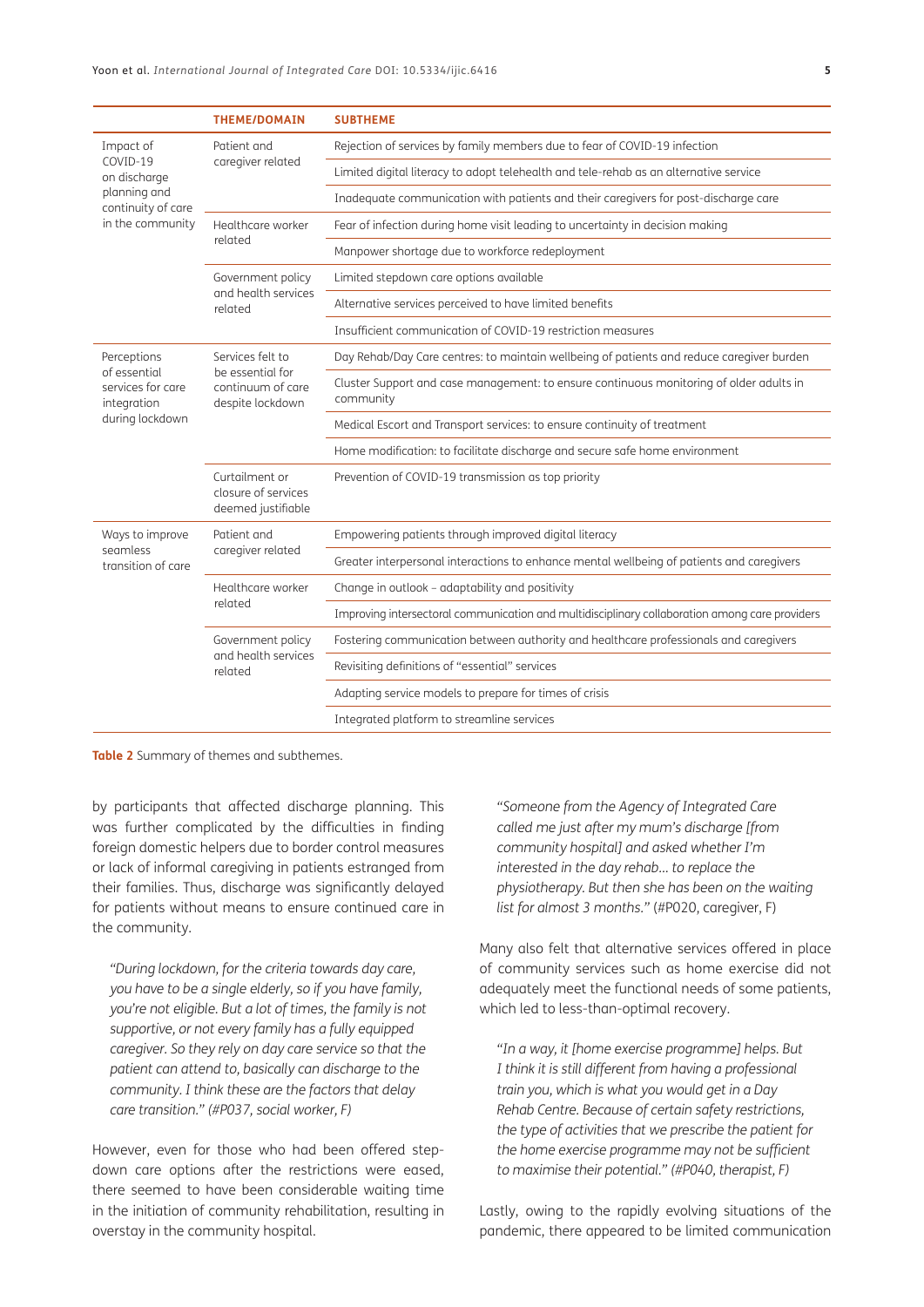between government bodies and HCWs on the ground. Several HCW participants reported insufficient communication of information and instructions between authorities and HCWs. Consequently, some HCWs had to exercise their own discretion in the course of operating services, evoking feelings of confusion and frustration.

*"It was quite stressful because most of the time I felt that I was searching for new information or instructions myself or my other friends in the social work sector sent me pdf versions [of the new instruction] on WhatsApp, so that was something I felt it became your own personal responsibility to keep being updated yourself." (#P019, medical social worker, F)*

As expected, this affected communication with patients and caregivers downstream, who felt stressed over the lack of information on caregiving.

### **PERCEPTIONS OF ESSENTIAL SERVICES FOR CARE INTEGRATION DURING LOCKDOWN**

We explored perceptions of major community services which had been halted during the lockdown and hence potentially affected timely discharge planning. Many HCW and caregiver participants commonly maintained that certain services should have been classified as 'essential', such as Day Rehab Centres and Day Care Centres, despite lockdown. These services were seen as critical to motivate patients to stay the course for rehabilitation and to enable them to regain functional ability to perform everyday tasks, thus minimising caregiver burdens.

*"I think what should have continued is rehab services. Rehab is discontinued so now she is not able to walk like the way we trained her, we felt that her condition deteriorated, and her muscles became weaker so then she also lost confidence. We were not very sure whether we were doing it right. I feel very depressed. And there was no one to ask for help." (#P049, caregiver, F)*

It was also commonly viewed that these services would promote the mental wellbeing of older patients, particularly during the times of social isolation and distress brought on due to lockdown. As one participant noted, the absence of participation in meaningful activities created negative consequences such as depression and, for some, a wish to die.

*"I think one of my residents because he used to be attending senior care centre every day and now because of COVID, he couldn't go there anymore, so he actually had suicidal ideation, because he felt very bored and depressed at home."* (#P013, nurse, female)

Another service that participants felt was vital was case management and cluster support (i.e., assessment of holistic care needs and coordinate services). HCWs believed that case management could act as a crucial "safety net" to check in on older adults transitioned to the community, especially those who live alone.

*"Case management is usually offered to patients who are more vulnerable to the detrimental effects of the service disruptions…So if they do stop the case management, then I think it's very hard for this group of people to survive alone out there. Typically, these services are also a safety net that we set up before they were discharged." (# P040, therapist, F)*

Some participants maintained that Medical Escort and Transport services should have been essential for frail older adults to ensure continuity of treatment. Both HCWs and patients also noted that home modifications were vital for timely discharge and safe management of patients at home. As one therapist stated, suspension of home modification services during lockdown posed significant impediments to discharge planning:

*"Some patients require a certain equipment or environmental modification to be home, because of lockdown, we had no choice but to wait for that to be ready before we can safely discharge patients."*  (#P040, therapist, F)

On the other end of the spectrum, government officials reflected that closure or restriction of such community services was made after careful deliberation, with the risk of COVID-19 transmission outweighing any detriments to patients. This view was echoed by a minority of HCWs who understood the necessity of closure of the community services during the lockdown in order to limit the transmission of COVID-19. Government officials commonly indicated the difficulty balancing the extent of certain restrictions in the name of public safety and catering to what other stakeholders viewed as equally pressing needs.

*"For the long-term care setting, the definition, I guess, essential is a bit of a loaded word. I wouldn't say that they are non-essential per se but that because of the concerns about safe distancing and exposure to community risk, we felt that it is safer for seniors to remain at home rather than to go for centre-based activities where they may be exposed to a larger group of people." (#P043, government official, M)*

### **WAYS TO IMPROVE SEAMLESS TRANSITION OF CARE**

Participants made some suggestions on how care transition could be improved for older adults in the event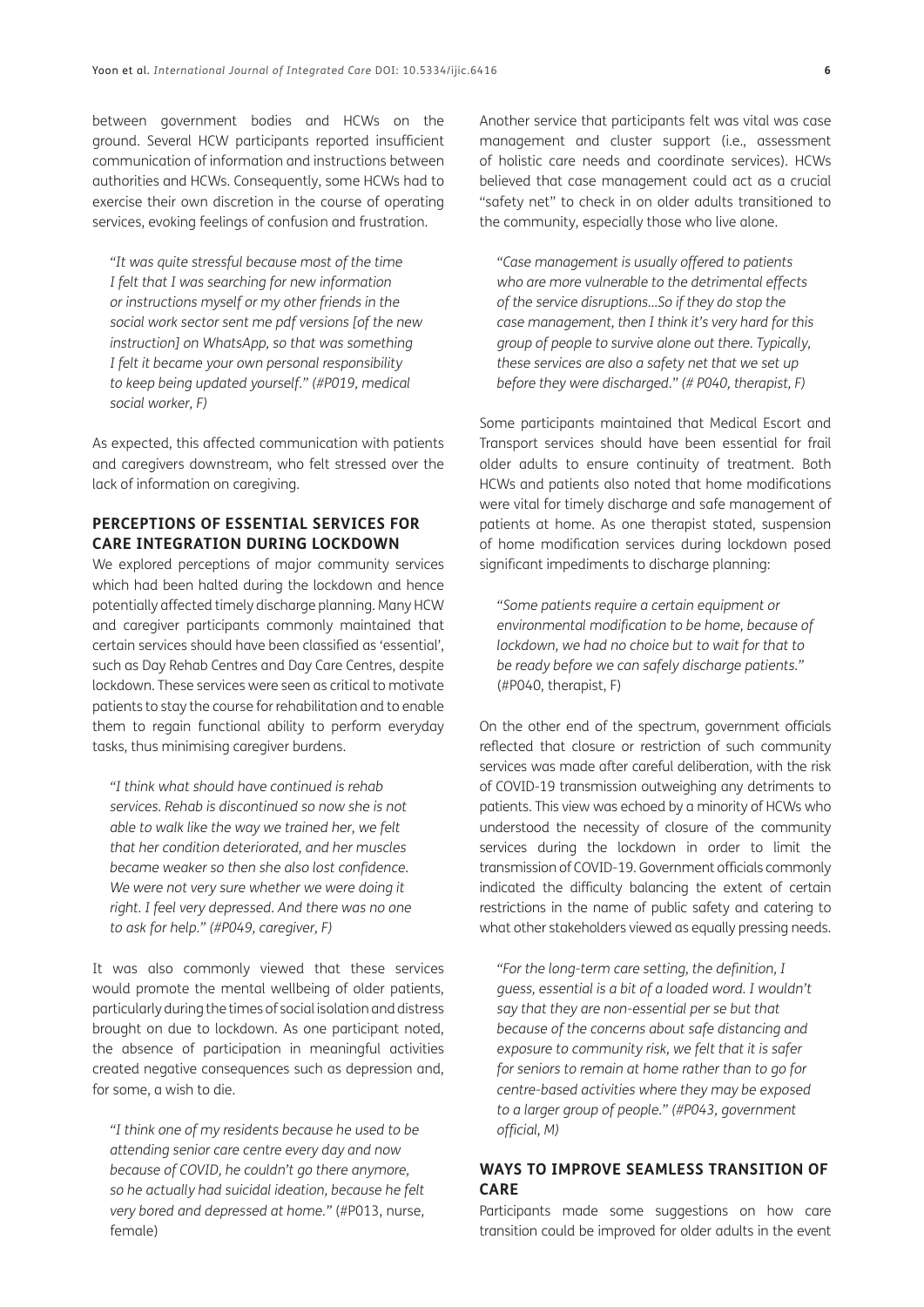of future public health emergencies. They can be classified into three domains in terms of what each stakeholder group could do: patient and caregiver related; HCW related; and government policy and health services related.

For the *patient and caregiver related domain*, both HCWs and caregivers recognised the utility of telehealth as a way to empower older patients and foster delivery of seamless transition of care. Suggestions were made in terms of the provision of technical equipment, education and awareness of digital literacy, assistance from community health centres. HCWs further emphasised the importance of 'kampong spirit' (a sense of community and solidarity), where patient care can be shared by the community and neighbours.

*"Definitely empowering the elderly… the vulnerable elderly and able-bodied elderly, you know their neighbours, to have this community kampong spirit if they can sort of look out for one another, that would not be so dependent on one nurse to do it. But definitely is to empower them to know where to seek help." (#P022, doctor, F)*

*"Community support is very important, it just doesn't end at the Community Hospital or discharge, there needs to be a downward stream of care given to the patients because not everybody is so blessed with family to help, sometimes seniors just live alone." (#P032, therapist, M)*

Greater social interaction and community engagement were suggested by many caregiver participants to address diminished social interaction and mental wellbeing during difficult times.

*"I suppose a listening ear would help. So that we can share our problems, then because of their experience, they could offer us some suggestions as to how we could have gone about doing it. Minimise our effort and our stress level, because that time was really very stressful." (#P049, caregiver, F)*

Under the *HCW-related domain*, participants commonly suggested that effective communication among HCWs across hospitals and communities through enhanced relationship building and partnership would be essential to improving discharge planning and care continuity.

*"I feel that communication between all the essential service and all the community partners is important to support the elderly patients especially those that are isolated, staying alone." (#P046, community partner, F)*

It was also stated that having a positive outlook and improving adaptability in care professionals would be crucial in order to respond to unexpected challenges and risks associated with future pandemics.

*"You have to be quick in your response as providers. I think to survive and to be sustainable, you have to be very adaptive. Whatever that happens, take it as a learning experience, and we strive to make it a positive learning experience for us" (#P044, community partner, F)*

For the *government policy and health services related domain*, participants suggested communication of clear guidelines pertaining to centre operating hours and nature of restrictions in a more efficient manner to HCWs.

*"Perhaps early notification of any changes that are to come will help. Because the situation is so fluid and things change quite fast, sometimes I think our advisory may not give them a lot of leeway or advance notice, because we ourselves are also rushing, not that we are taking our own sweet time. So that is one, to give them [healthcare workers] ample notice." (#P030, Government official, F)*

Some HCWs and community partners also opined that the classification of community services determined essential or non-essential during the lockdown could be revisited for a future public health crisis to ensure that important services remain available for certain vulnerable older adults, albeit with public health measures in place.

*"I think instead of complete closure, there should be some allowance to continue to take, in case of patients who really need to come in, based on a case-by-case assessment. So that there should still be options for the caregivers, even if it's reduced frequency…and we also can limit to certain numbers." (#P033, community partner, F)*

Setting up of contingency care models were suggested where services could be continued with minimal disruptions in the event of another pandemic, such as a ready pool of manpower from private sectors that can be mobilised during times of need. Another suggestion made by both caregiver and HCW participants was the streamlining of services, which could be achieved through sharing of patient information across care providers in the community and having a single provider to support all the patient's home-based needs to minimise time spent on handovers and to foster a greater transition of care.

# **DISCUSSION**

This study sheds light on the impact of the COVID-19 measures on discharge planning and continuity of care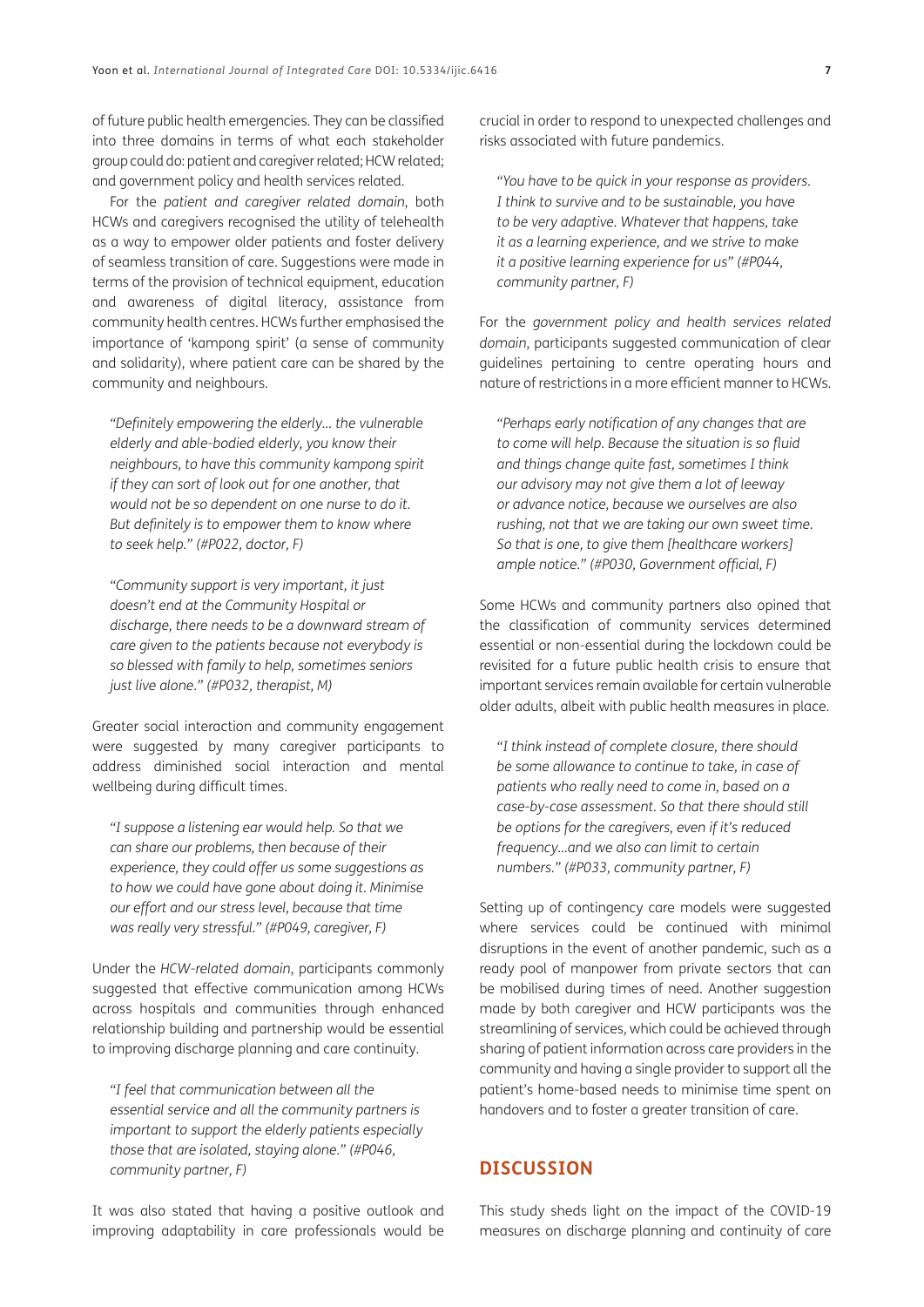in the community through the views and experiences of multi-stakeholders.

Our study found that discharge planning and continuity of integrated care in the community were considerably affected by a range of factors during the lockdown: the reluctance of family members to accept community services due to the fear of COVID-19 infection, patient's lack of digital literacy, challenges of remote assessment by HCWs for post-discharge care, manpower shortage, limited step-down care options and lack of clear formal guidelines. These factors may have led to delayed discharge, and the effect seemed to be disproportionately acute for older patients who live alone without family support. This finding resonates with prior literature that the absence of care options for vulnerable patients accounted for considerable delay in hospital discharge [[7,](#page-9-6) [24\]](#page-10-5), and that poor communication during the delayed care transition further exacerbated the feelings of uncertainty [\[7](#page-9-6)]. However, our finding is in contrast with a recent COVID study that found a significantly decreased length of hospital stays among patients with low functional status, despite limited community resources [[15](#page-9-14)]. This could possibly be explained by patients' preferences for early discharge for fear of infection albeit limited community resources or heightened efforts by healthcare institutions to free up available beds for COVID-19 patients. There might have been other unmeasured factors such as patient casemix in the study which may explain the decreased length of hospital stay. Prolonged hospital stay was found to be associated with an increased risk of nosocomial infections and significant functional decline [[25](#page-10-6)]. We propose a business contingency plan where continuity of integrated care can be ensured for vulnerable patients, through novel means such as telehealth. Adequate bidirectional communication of information between the authorities and HCWs regarding services that are available and the recommended discharge plans could also improve the care transition. Promotion of bidirectional communication would also allow HCWs an opportunity to close gaps in understanding that may not be apparent in government officials and build mutual trust between HCWs and the authorities. Empowering patients to better navigate access to services as well as garnering support from the neighbours and community partners to enable shared responsibility of patient care could also improve continuity of care in the community as suggested by our participants. Stronger neighbourhood networks are found to mitigate poor health outcomes for vulnerable older patients in the community during the lockdown [\[26\]](#page-10-7). Therefore, it would be important to strengthen neighbourhood communities to ensure the wellbeing of older patients discharged to the community.

Another key finding was the perceived essentialness of community services for a smooth transition of care amidst the COVID-19 pandemic. Many participants

believed that certain community services, such as day rehab, cluster support and home modification, should have been provided in a safe manner as they witnessed significant delays in discharge with negative implications. Some community services were commonly viewed by participants as not only for promoting rehabilitation, but they were the sites of social interaction for older adults [[27](#page-10-8)]. Indeed, prior literature suggests that participation in rehabilitation and daycare centres has been shown to reduce depression and improve quality of life in older adults [[27](#page-10-8), [28](#page-10-9)]. Community Day Care Centres can also decrease caregiver burden and help caregivers cope with demands by providing much-needed respite and support services [[29\]](#page-10-10). It has been suggested that loss of social interaction and physical inactivity during lockdown result in a decline in mental and physical health among vulnerable older populations [\[30\]](#page-10-11). Likewise, greater social isolation is associated with higher depressive symptoms and anxiety [\[31](#page-10-12)]. However, whilst continuity of community services could benefit older adults and their caregivers, the risk of viral transmission in such settings cannot be underestimated, as stated by the government officials in our study. Although the risk of COVID-19 transmission in community services is not well studied, the pandemic has disproportionately affected long-term care facilities such as nursing homes and rehabilitation facilities, with massive outbreaks being reported worldwide [[32](#page-10-13), [33](#page-10-14)]. In addition, people with chronic comorbidity and older adults are found to be more susceptible to the infection due to weakened immunity [\[34](#page-10-15)]. In view of these considerations, it is important to revisit the definition of essential services through the engagement of stakeholders including HCWs, social service providers and frontliners who work closely with patients to arrive at consensus, while weighing against the risk of COVID-19 infection. Formation of a pandemic taskforce should also consider including these stakeholders to better understand the issues on the ground.

Our findings underscore the importance of novel models of care in the era of restricted in-person health care. Telehealth, including phone and video consultation, was tried, and tested in the community to enhance care accessibility for older patients. Telehealth allowed for continued care while reducing exposure to infections, a care model instrumental for routine monitoring and support for older adults with multiple chronic conditions following hospital discharge. A study found no difference in mortality for patients receiving telehealth as compared to in-person care for diabetes and congestive heart failure [[35](#page-10-16)], while other studies found that telehealth reduced hospital readmissions in patients with heart failure [[36](#page-10-17), [37\]](#page-10-18). Despite apparent benefits of telehealth, our study found a myriad of challenges in the use of telehealth for these vulnerable older adults, including limited digital literacy to utilise technology, hearing impairment or failure to fully describe symptoms and care needs. Such challenges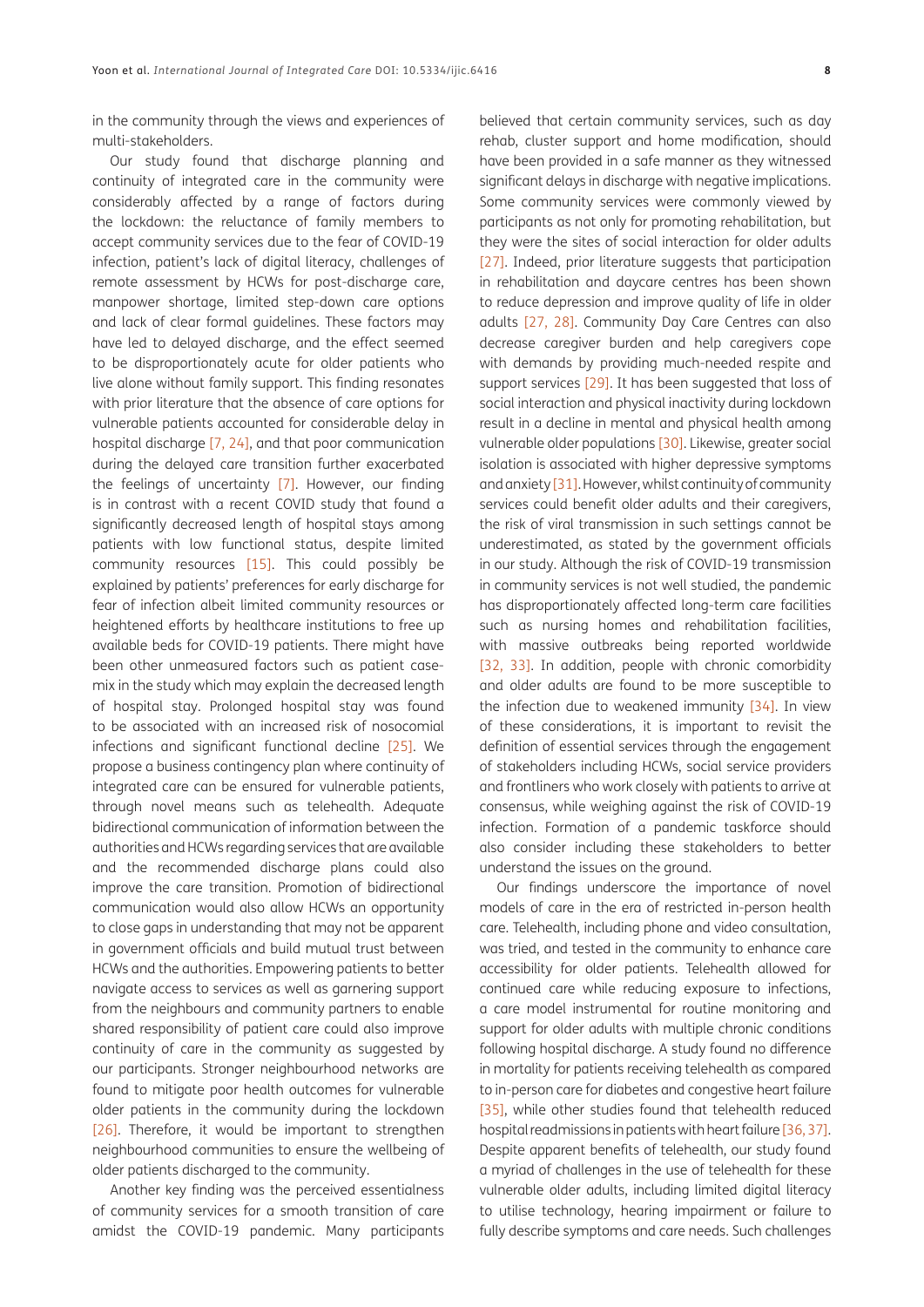may hinder the ability of telehealth to adequately replace face-to-face care provision for older patients. This is echoed in a study where age, level of education and computer literacy were the key patient-related barriers to telehealth [[38](#page-10-19)]. In light of these challenges, it is an opportune time to step up efforts to assess the level of digital literacy in older patients, address concerns they might have and educate them on using digital devices. When building novel models of care including telehealth, it is also important to integrate the digital platform into the IT ecosystem so that information sharing and communication across care providers can be enhanced. [\[39\]](#page-10-20) Suboptimal care coordination across different services should be addressed through a shared effort to realise a better care model. Participants' suggestion on having a single provider to support patients' home-based needs clearly warrants further exploration and discussion.

### **STRENGTHS AND LIMITATIONS**

To our knowledge, this is the first study that provides a nuanced understanding of the impacts of COVID-19 measures on discharge planning and continuity of care in the community for older adults with long-term chronic conditions. Notwithstanding the strengths, our findings should be considered in light of a few limitations. Despite efforts to involve more patients and caregivers, we had a lower response rate from this group. In particular, the voice of patients as end users was notably absent from the interview pool of stakeholders; recruiting patients who were well enough to take part in the interview was exceptionally difficult during the lockdown. It is possible that this might have influenced the findings. However, we ensured the inclusion of a wide range of HCWs and other stakeholders, which allowed for cross-validation of responses and triangulation of consensus views of the impacts of COVID-19 measures on the experience of care transition. A further limitation is that our sample was skewed towards female participants. Although this may be a limiting factor, it is important to note the predominance of females in healthcare workforce and informal caregiving in Singapore. Remote interviewing via video conferencing might have excluded some caregivers and patients with low digital literacy. Lastly, the study only assessed the immediate impacts of the COVID-19 measures on discharge planning and care continuity. Longitudinal research is needed to explore the long-term effects of the measures.

# **CONCLUSION**

The COVID-19 measures had a significant impact on safe and timely discharge of vulnerable older patients and care continuity in the community. Findings illuminate the need to proactively assess care pathways and catalyse novel models to improve care transition. Better communication between HCWs and relevant authorities and between care providers across sectors is needed to improve the coordination of care. The essentialness of community services amidst pandemics may need to be revisited to address the needs of vulnerable older patients. Garnering support from the community to enable shared responsibility of patient care could also improve continuity of care.

# **ACKNOWLEDGEMENTS**

The authors thank all participants who provided valuable insights for the study.

# **REVIEWERS**

Xu Yi, Senior Nurse Clinician (Community Nurse), RHS-Community Nursing, Population Health and Integrated Care office, Singapore General Hospital.

One anonymous reviewer.

# **FUNDING INFORMATION**

This work was supported by Agency for Integrated Care's Community Care Research Grant, Singapore [AIC/SHCH/ FY20/ILTC RESEARCH GRANT/12].

# **COMPETING INTERESTS**

The authors have no competing interests to declare.

# <span id="page-8-0"></span>**AUTHOR AFFILIATIONS**

### **SungwonYoon D** [orcid.org/0000-0001-9458-6097](https://orcid.org/0000-0001-9458-6097)

Health Services and Systems Research, Duke-NUS Medical School, Singapore; Centre for Population Health Research and Implementation, SingHealth Regional Health System, Singapore

### **Jiahui Mo**

Duke-NUS Medical School, Singapore

#### **Zhui Ying Lim**

Population Health & Integrated Care Office, Singapore General Hospital, Singapore

#### **Si Yinn Lu**[orcid.org/0000-0001-9498-8803](https://orcid.org/0000-0001-9498-8803)

Research and Translational Innovation Office, SingHealth Community Hospitals, Singapore

### **Sher Guan Low**

Post-Acute and Continuing Care, Sengkang Community Hospital, Singapore

### **Bangyu Xu**

Post-Acute and Continuing Care, Sengkang Community Hospital, Singapore

**YuXian Loo D** [orcid.org/0000-0003-3475-5199](https://orcid.org/0000-0003-3475-5199)

Post-Acute and Continuing Care, Outram Community Hospital, Singapore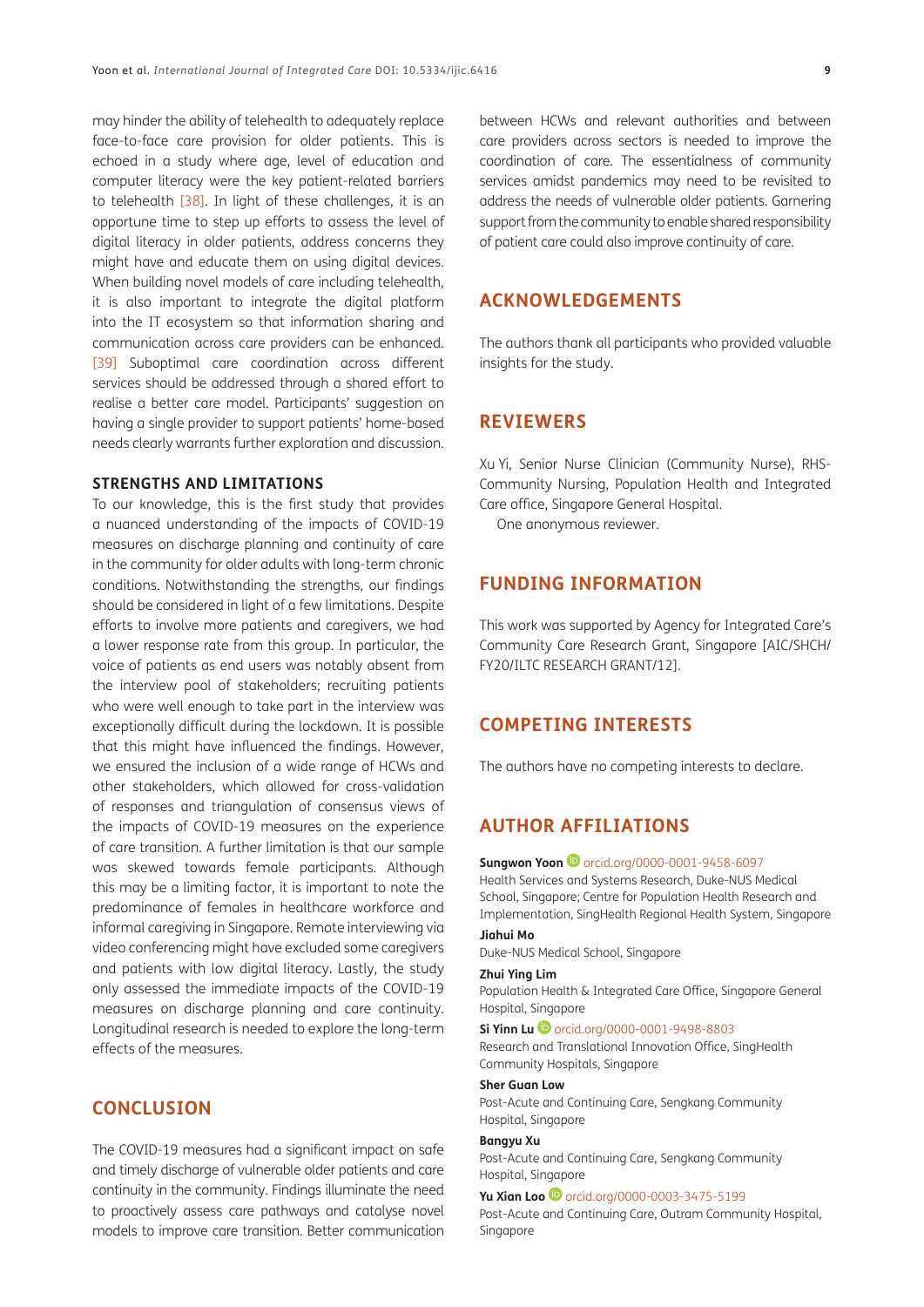### **Chee Wai Koh**

Medical Social Services, Outram Community Hospital, Singapore

#### **Lai Yee Kong**

Medical Social Services, Sengkang Community Hospital, Singapore

#### **Rachel Marie Towle**

Specialty Nursing, Population Health & Integrated Care Office, Regional Health System, Singapore

#### **Su Fee Lim**

RHS Community Nursing, Population health & Integrated Care Office, Singapore General Hospital, Singapore

**Chuen Seng Tan**[orcid.org/0000-0002-6513-2309](https://orcid.org/0000-0002-6513-2309) Saw Swee Hock School of Public Health, National University of Singapore and National University Health System, Singapore

#### **YuHeng Kwan D** [orcid.org/0000-0001-7802-9696](https://orcid.org/0000-0001-7802-9696)

Health Services and Systems Research, Duke-NUS Medical School, Singapore; Department of Pharmacy, National University of Singapore, Singapore

#### **Lian Leng Low ©** [orcid.org/0000-0003-4228-2862](https://orcid.org/0000-0003-4228-2862)

Centre for Population Health Research and Implementation, SingHealth Regional Health System, Singapore; Department of Family Medicine and Continuing Care, Singapore General Hospital, Singapore; Post-Acute and Continuing Care, Outram Community Hospital, Singapore; SingHealth Duke-NUS Family Medicine Academic Clinical Program, Singapore

# **REFERENCES**

- <span id="page-9-0"></span>1. **WHO.** WHO Coronavirus Disease (COVID-19) Dashboard 2021 [updated 24 February 2021]. Available from: [https://](https://covid19.who.int/) [covid19.who.int/.](https://covid19.who.int/)
- <span id="page-9-1"></span>2. **MOH.** 16 MORE CASES DISCHARGED; 35 NEW CASES OF COVID-19 INFECTION CONFIRMED 2020. Available from: [https://www.moh.gov.sg/news-highlights/](https://www.moh.gov.sg/news-highlights/details/16-more-cases-discharged-35-new-cases-of-covid-19-infection-confirmed) [details/16-more-cases-discharged-35-new-cases-of](https://www.moh.gov.sg/news-highlights/details/16-more-cases-discharged-35-new-cases-of-covid-19-infection-confirmed)[covid-19-infection-confirmed](https://www.moh.gov.sg/news-highlights/details/16-more-cases-discharged-35-new-cases-of-covid-19-infection-confirmed).
- <span id="page-9-2"></span>3. **MOH.** STRICTER SAFE DISTANCING MEASURES TO PREVENT FURTHER SPREAD OF COVID-19 CASES 2020 [updated 20 March 2020]. Available from: [https://www.moh.gov.sg/](https://www.moh.gov.sg/news-highlights/details/stricter-safe-distancing-measures-to-prevent-further-spread-of-covid-19-cases) [news-highlights/details/stricter-safe-distancing-measures](https://www.moh.gov.sg/news-highlights/details/stricter-safe-distancing-measures-to-prevent-further-spread-of-covid-19-cases)[to-prevent-further-spread-of-covid-19-cases](https://www.moh.gov.sg/news-highlights/details/stricter-safe-distancing-measures-to-prevent-further-spread-of-covid-19-cases).
- <span id="page-9-3"></span>4. **MOH.** CONTINUATION OF ESSENTIAL HEALTHCARE SERVICES DURING PERIOD OF HEIGHTENED SAFE DISTANCING MEASURES 2020 [updated 4 April 2020]. Available from: [https://www.moh.gov.sg/news-highlights/](https://www.moh.gov.sg/news-highlights/details/continuation-of-essential-healthcare-services-during-period-of-heightened-safe-distancing-measures) [details/continuation-of-essential-healthcare-services](https://www.moh.gov.sg/news-highlights/details/continuation-of-essential-healthcare-services-during-period-of-heightened-safe-distancing-measures)[during-period-of-heightened-safe-distancing-measures](https://www.moh.gov.sg/news-highlights/details/continuation-of-essential-healthcare-services-during-period-of-heightened-safe-distancing-measures).
- <span id="page-9-4"></span>5. **Yi X, Jamil NaB, Gaik ITC, Fee LS.** Community nursing services during the COVID-19 pandemic: the Singapore experience. *British Journal of Community Nursing*, 2020; 25(8): 390–5. DOI: [https://doi.org/10.12968/](https://doi.org/10.12968/bjcn.2020.25.8.390) [bjcn.2020.25.8.390](https://doi.org/10.12968/bjcn.2020.25.8.390)
- <span id="page-9-5"></span>6. **Wong EL, Yam CH, Cheung AW, Leung MC, Chan FW, Wong FY,** et al. Barriers to effective discharge planning: a qualitative study investigating the perspectives of frontline healthcare professionals. *BMC health services research*, 2011; 11(1): 1–10. DOI: [https://doi.org/10.1186/1472-](https://doi.org/10.1186/1472-6963-11-242) [6963-11-242](https://doi.org/10.1186/1472-6963-11-242)
- <span id="page-9-6"></span>7. **Kuluski K, Ho JW, Cadel L, Shearkhani S, Levy C,**  Marcinow M, et al. An alternate level of care plan: Co designing components of an intervention with patients, caregivers and providers to address delayed hospital discharge challenges. *Health Expectations*, 2020; 23(5): 1155–65. DOI:<https://doi.org/10.1111/hex.13094>
- <span id="page-9-7"></span>8. **Rojas-García A, Turner S, Pizzo E, Hudson E, Thomas J, Raine R.** Impact and experiences of delayed discharge: A mixed studies systematic review. Health Expectations, 2018; 21(1): 41–56. DOI: [https://doi.org/10.1111/](https://doi.org/10.1111/hex.12619) [hex.12619](https://doi.org/10.1111/hex.12619)
- <span id="page-9-8"></span>9. **Providers N.** The impact of COVID-19 on community health services 2021 [Available from: [https://nhsproviders.](https://nhsproviders.org/media/689993/impact-of-covid-19-on-chs_5.pdf) [org/media/689993/impact-of-covid-19-on-chs\\_5.pdf.](https://nhsproviders.org/media/689993/impact-of-covid-19-on-chs_5.pdf)
- <span id="page-9-9"></span>10. **Tay L, Lyons H, Karrouze I. Taylor C1, Khan AA, Thompson PM.** Impact of the lack of community urinary catheter care services on the Emergency Department. *BJU Int*, 2016; 118(2): 327–34. DOI: [https://doi.org/10.1111/](https://doi.org/10.1111/bju.13430) [bju.13430](https://doi.org/10.1111/bju.13430)
- <span id="page-9-10"></span>11. **Li J, Theng Y-L, Foo S.** Depression and psychosocial risk factors among community-dwelling older adults in Singapore. *Journal of cross-cultural gerontology*, 2015; 30(4): 409–22. DOI: [https://doi.org/10.1007/s10823-015-](https://doi.org/10.1007/s10823-015-9272-y) [9272-y](https://doi.org/10.1007/s10823-015-9272-y)
- <span id="page-9-11"></span>12. **Katon WJ.** Epidemiology and treatment of depression in patients with chronic medical illness. *Dialogues in clinical neuroscience*, 2011; 13(1): 7. DOI: [https://doi.](https://doi.org/10.31887/DCNS.2011.13.1/wkaton) [org/10.31887/DCNS.2011.13.1/wkaton](https://doi.org/10.31887/DCNS.2011.13.1/wkaton)
- <span id="page-9-12"></span>13. **Tan LL, Wong HB.** Severity of depression and suicidal ideations among elderly people in Singapore. *International psychogeriatrics*, 2008; 20(2): 338. DOI: [https://doi.](https://doi.org/10.1017/S1041610207005789) [org/10.1017/S1041610207005789](https://doi.org/10.1017/S1041610207005789)
- <span id="page-9-13"></span>14. **Rees EM, Nightingale ES, Jafari Y, Waterlow NR, Clifford S, Pearson CA,** et al. COVID-19 length of hospital stay: a systematic review and data synthesis. *BMC medicine*, 2020; 18(1): 1–22. DOI: [https://doi.org/10.1186/](https://doi.org/10.1186/s12916-020-01726-3) [s12916-020-01726-3](https://doi.org/10.1186/s12916-020-01726-3)
- <span id="page-9-14"></span>15. **Mendlovic J, Weiss G, Da'as N, Yinnon A, Katz DE.** Internal medicine patients admitted without COVID19 during the outbreak. *International journal of clinical practice*, 2020; 74(12): e13630. DOI: [https://doi.](https://doi.org/10.1111/ijcp.13630) [org/10.1111/ijcp.13630](https://doi.org/10.1111/ijcp.13630)
- 16. **Thornton J.** Covid-19: A&E visits in England fall by 25% in week after lockdown. *British Medical Journal Publishing Group*; 2020. DOI: <https://doi.org/10.1136/bmj.m1401>
- <span id="page-9-15"></span>17. **Nguyen-Huynh MN, Tang XN, Vinson DR, Flint AC, Alexander JG, Meighan M,** et al. Acute stroke presentation, care, and outcomes in community hospitals in Northern California during the COVID-19 pandemic. *Stroke*, 2020; 51(10): 2918–24. DOI: [https://doi.](https://doi.org/10.1161/STROKEAHA.120.031099) [org/10.1161/STROKEAHA.120.031099](https://doi.org/10.1161/STROKEAHA.120.031099)
- <span id="page-9-16"></span>18. **Carpiniello B, Tusconi M, Zanalda E, Di Sciascio G, Di Giannantonio M.** Psychiatry during the Covid-19 pandemic: a survey on mental health departments in Italy. *BMC psychiatry*, 2020; 20(1): 1–12. DOI: [https://doi.](https://doi.org/10.1186/s12888-020-02997-z) [org/10.1186/s12888-020-02997-z](https://doi.org/10.1186/s12888-020-02997-z)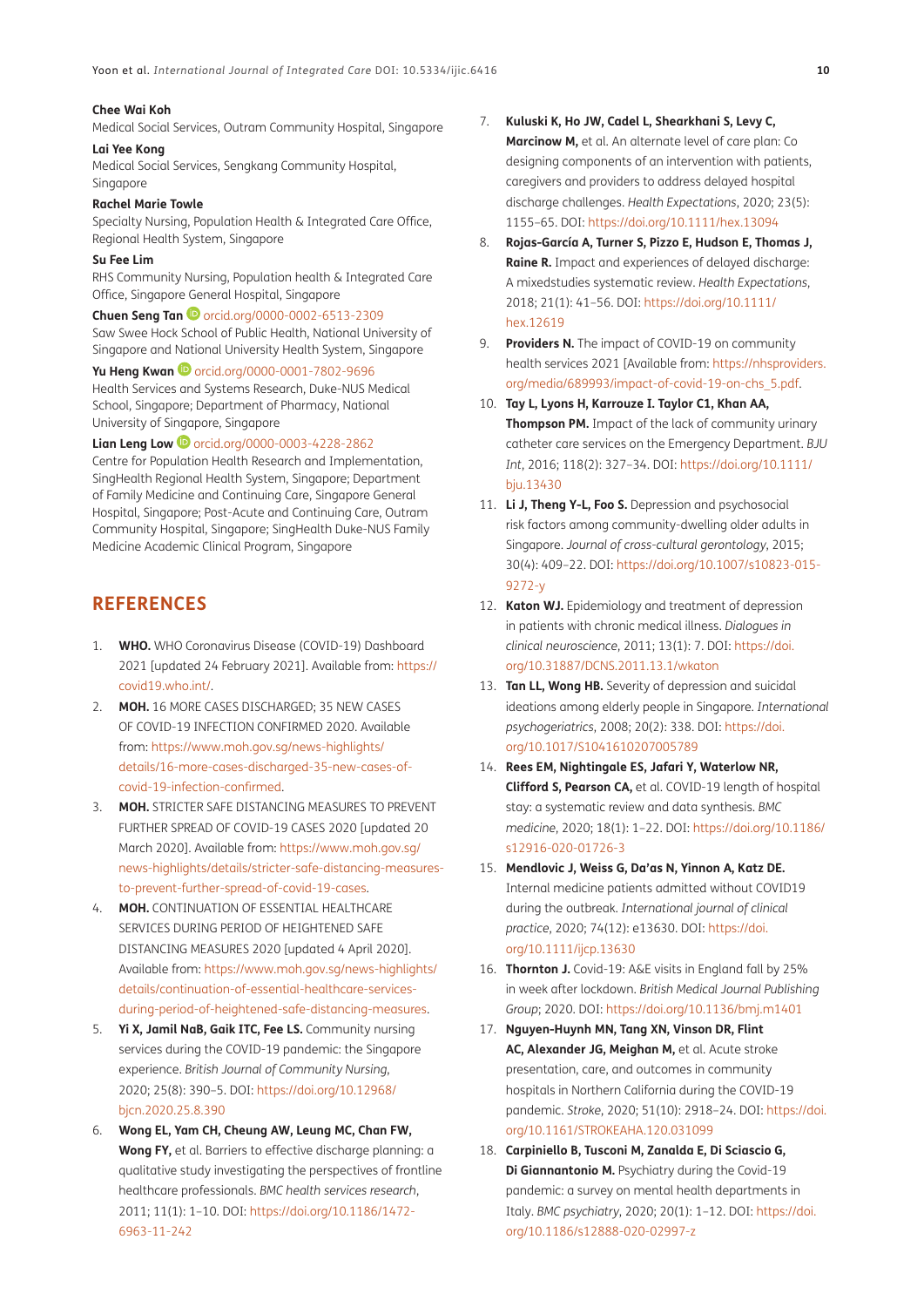- <span id="page-10-0"></span>19. **Mitra M, Basu M.** A Study on Challenges to Health Care Delivery Faced by Cancer Patients in India During the COVID-19 Pandemic. *Journal of primary care & community health*, 2020; 11: 2150132720942705. DOI: [https://doi.](https://doi.org/10.1177/2150132720942705) [org/10.1177/2150132720942705](https://doi.org/10.1177/2150132720942705)
- <span id="page-10-1"></span>20. About SingHealth. Available from: [https://www.singhealth.](https://www.singhealth.com.sg/about-singhealth/corporate-profile/Pages/About-Us.aspx) [com.sg/about-singhealth/corporate-profile/Pages/About-](https://www.singhealth.com.sg/about-singhealth/corporate-profile/Pages/About-Us.aspx)[Us.aspx.](https://www.singhealth.com.sg/about-singhealth/corporate-profile/Pages/About-Us.aspx)
- <span id="page-10-2"></span>21. Agency for Integrated Care. Available from: [https://www.](https://www.aic.sg/about-us) [aic.sg/about-us.](https://www.aic.sg/about-us)
- <span id="page-10-3"></span>22. **Glaser B, Strauss A.** The Discovery of Grounded Theory Chicago: Aldine. Online; 1967.
- <span id="page-10-4"></span>23. **Tong A, Sainsbury P, Craig J.** Consolidated criteria for reporting qualitative research (COREQ): a 32-item checklist for interviews and focus groups. *International journal for quality in health care*, 2007; 19(6): 349–57. DOI: [https://](https://doi.org/10.1093/intqhc/mzm042) [doi.org/10.1093/intqhc/mzm042](https://doi.org/10.1093/intqhc/mzm042)
- <span id="page-10-5"></span>24. **Salonga-Reyes A, Scott IA.** Stranded: causes and effects of discharge delays involving non-acute in-patients requiring maintenance care in a tertiary hospital general medicine service. *Australian Health Review*, 2017; 41(1): 54–62. DOI:<https://doi.org/10.1071/AH15204>
- <span id="page-10-6"></span>25. **Bai AD, Dai C, Srivastava S, Smith CA, Gill SS.** Risk factors, costs and complications of delayed hospital discharge from internal medicine wards at a Canadian academic medical centre: retrospective cohort study. *BMC health services research*, 2019; 19(1): 1–9. DOI: [https://doi.](https://doi.org/10.1186/s12913-019-4760-3) [org/10.1186/s12913-019-4760-3](https://doi.org/10.1186/s12913-019-4760-3)
- <span id="page-10-7"></span>26. **Gan DRY, Best JR.** Prior Social Contact and Mental Health Trajectories during COVID-19: Neighborhood Friendship Protects Vulnerable Older Adults. *Int J Environ Res Public Health*, 2021; 18(19). DOI: [https://doi.org/10.3390/](https://doi.org/10.3390/ijerph18199999) [ijerph18199999](https://doi.org/10.3390/ijerph18199999)
- <span id="page-10-8"></span>27. **Seddigh M, Hazrati M, Jokar M, Mansouri A, Bazrafshan M-R, Rasti M,** et al. A comparative study of perceived social support and depression among elderly members of senior day centers, elderly residents in nursing homes, and elderly living at home. *Iranian journal of nursing and midwifery research*, 2020; 25(2): 160. DOI: [https://doi.](https://doi.org/10.4103/ijnmr.IJNMR_109_18) [org/10.4103/ijnmr.IJNMR\\_109\\_18](https://doi.org/10.4103/ijnmr.IJNMR_109_18)
- <span id="page-10-9"></span>28. **Sarkar S, Kattimani S, Premarajan K, Roy G.** Impact of attendance in a daycare centre on depression among elderly in rural Puducherry: A pre-& post-intervention study. *The Indian journal of medical research*, 2017; 146(Suppl 2): S68. DOI: [https://doi.org/10.4103/ijmr.](https://doi.org/10.4103/ijmr.IJMR_857_15) [IJMR\\_857\\_15](https://doi.org/10.4103/ijmr.IJMR_857_15)
- <span id="page-10-10"></span>29. **Tretteteig S, Vatne S, Rokstad AMM.** The influence of day care centres designed for people with dementia on family caregivers–a qualitative study. *BMC geriatrics*, 2017; 17(1): 1–11. DOI: <https://doi.org/10.1186/s12877-016-0403-2>
- <span id="page-10-11"></span>30. **Sepúlveda-Loyola W, Rodríguez-Sánchez I, Pérez-Rodríguez P, Ganz F, Torralba R, Oliveira D,** et al. Impact of social isolation due to COVID-19 on health in older people: Mental and physical effects and

recommendations. *The journal of nutrition, health & aging*, 2020; 1–10. DOI: [https://doi.org/10.1007/s12603-020-](https://doi.org/10.1007/s12603-020-1500-7) [1500-7](https://doi.org/10.1007/s12603-020-1500-7)

- <span id="page-10-12"></span>31. **Santini ZI, Jose PE, Cornwell EY, Koyanagi A, Nielsen L, Hinrichsen C,** et al. Social disconnectedness, perceived isolation, and symptoms of depression and anxiety among older Americans (NSHAP): a longitudinal mediation analysis. *The Lancet Public Health*, 2020; 5(1): e62–e70. DOI: [https://doi.org/10.1016/S2468-](https://doi.org/10.1016/S2468-2667(19)30230-0) [2667\(19\)30230-0](https://doi.org/10.1016/S2468-2667(19)30230-0)
- <span id="page-10-13"></span>32. **McMichael TM, Currie DW, Clark S, Pogosjans S, Kay M, Schwartz NG,** et al. Epidemiology of Covid-19 in a Long-Term Care Facility in King County, Washington. *N Engl J Med*, 2020; 382(21): 2005–11. DOI: [https://doi.](https://doi.org/10.1056/NEJMoa2005412) [org/10.1056/NEJMoa2005412](https://doi.org/10.1056/NEJMoa2005412)
- <span id="page-10-14"></span>33. **Kimball A, Hatfield KM, Arons M, James A, Taylor J, Spicer K,** et al. Asymptomatic and Presymptomatic SARS-CoV-2 Infections in Residents of a Long-Term Care Skilled Nursing Facility – King County, Washington, March 2020. *MMWR Morb Mortal Wkly Rep*, 2020; 69(13): 377–81. DOI: <https://doi.org/10.15585/mmwr.mm6913e1>
- <span id="page-10-15"></span>34. **Wu Z, McGoogan JM.** Characteristics of and Important Lessons From the Coronavirus Disease 2019 (COVID-19) Outbreak in China: Summary of a Report of 72 314 Cases From the Chinese Center for Disease Control and Prevention. *JAMA*, 2020; 323(13): 1239–42. DOI: [https://](https://doi.org/10.1001/jama.2020.2648) [doi.org/10.1001/jama.2020.2648](https://doi.org/10.1001/jama.2020.2648)
- <span id="page-10-16"></span>35. **Flodgren G, Rachas A, Farmer AJ, Inzitari M, Shepperd S.** Interactive telemedicine: effects on professional practice and health care outcomes. *Cochrane Database of Systematic Reviews*. 2015; 9. DOI: [https://doi.](https://doi.org/10.1002/14651858.CD002098.pub2) [org/10.1002/14651858.CD002098.pub2](https://doi.org/10.1002/14651858.CD002098.pub2)
- <span id="page-10-17"></span>36. **Zhu Y, Gu X, Xu C.** Effectiveness of telemedicine systems for adults with heart failure: a meta-analysis of randomized controlled trials. *Heart failure reviews*, 2020; 25(2): 231–43. DOI: [https://doi.org/10.1007/s10741-019-](https://doi.org/10.1007/s10741-019-09801-5) [09801-5](https://doi.org/10.1007/s10741-019-09801-5)
- <span id="page-10-18"></span>37. **O'Connor M, Asdornwised U, Dempsey ML, Huffenberger A, Jost S, Flynn D,** et al. Using telehealth to reduce allcause 30-day hospital readmissions among heart failure patients receiving skilled home health services. *Applied clinical informatics*, 2016; 7(2): 238. DOI: [https://doi.](https://doi.org/10.4338/ACI-2015-11-SOA-0157) [org/10.4338/ACI-2015-11-SOA-0157](https://doi.org/10.4338/ACI-2015-11-SOA-0157)
- <span id="page-10-19"></span>38. **Scott Kruse C, Karem P, Shifflett K, Vegi L, Ravi K, Brooks M.** Evaluating barriers to adopting telemedicine worldwide: A systematic review. *Journal of telemedicine and telecare*, 2018; 24(1): 4–12. DOI: [https://doi.](https://doi.org/10.1177/1357633X16674087) [org/10.1177/1357633X16674087](https://doi.org/10.1177/1357633X16674087)
- <span id="page-10-20"></span>39. **Yoon S, Goh H, Chan A, Malhotra R, Visaria A, Matchar D,** et al. Spillover Effects of COVID-19 on Essential Chronic Care and Ways to Foster Health System Resilience to Support Vulnerable Non-COVID Patients: A Multistakeholder Study. *J Am Med Dir Assoc*; 2021. DOI: <https://doi.org/10.1016/j.jamda.2021.11.004>